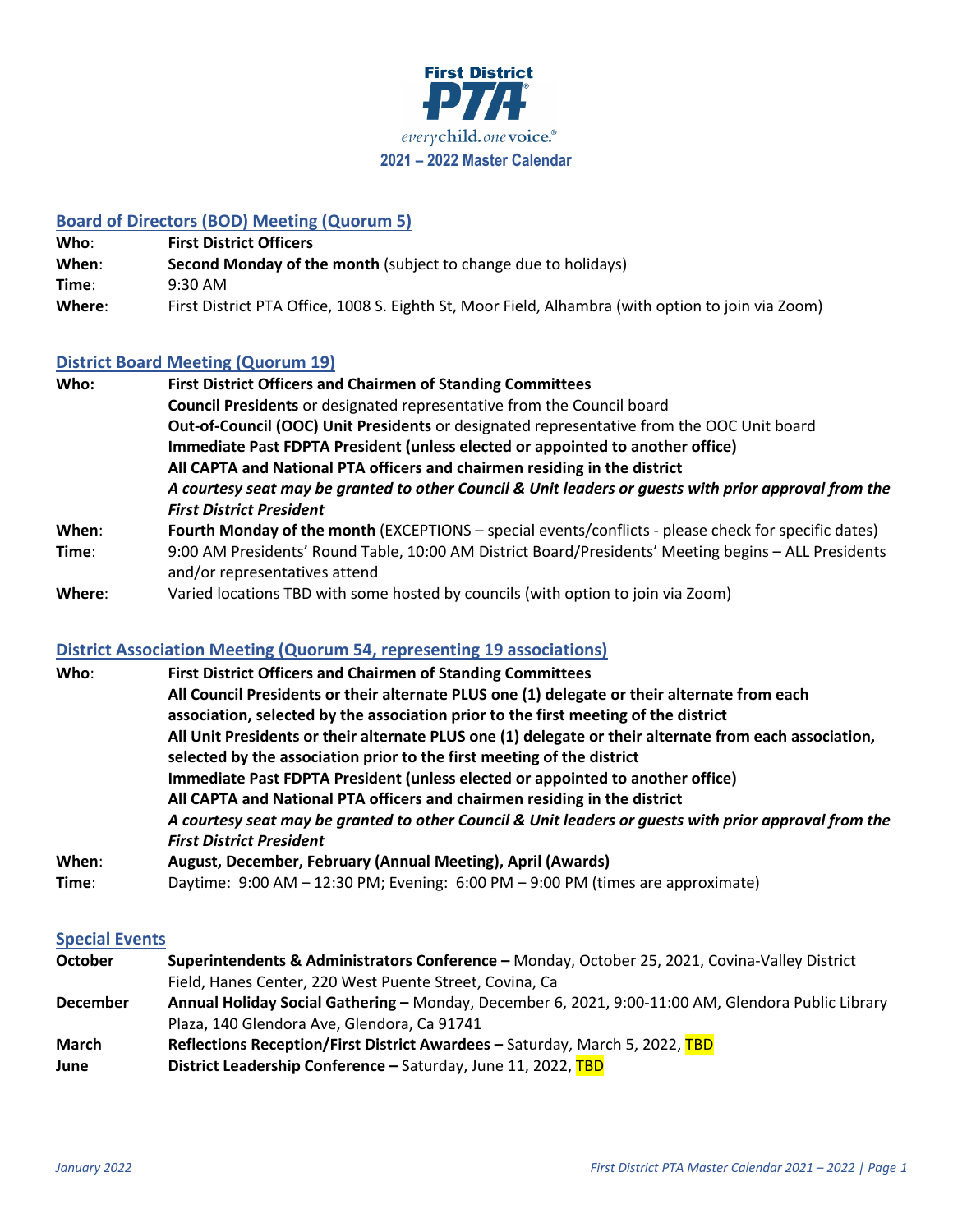

### **Due Dates and Deadlines**

Dates listed on the calendar are **DUE DATES TO FIRST DISTRICT OFFICE** (except where noted, i.e., DUE at State office). These dates are **FINAL** to allow time for First District to process information & remittances and to forward through channels to meet State deadlines. **Please note that items must be received in the District office by DUE DATE.**

> **First District President's Theme:** *"First for All Children"& "Together for All Children"* **First District Membership Theme:** *"Together we Grow"* **District Membership Challenge:** *"22% by 22"* **State PTA Membership Theme:** See CAPTA Membership Challenges & Incentives **State PTA Membership Unit Challenge:** See CAPTA Membership Challenges & Incentives **National PTA 2021 - 2022 Reflections Theme:** *"I Will Change the World By..."*

### **June**

- 11 **New President Orientation** 9:00 AM, Covina Valley District Field, Hanes Center, 220 W. Puente Street, Covina, CA and via Zoom
- 12 **District Leadership Training Conference** 8:00am-2:00pm, Zoom
- 14 *BOD Meeting* 9:30 AM; Zoom
- 24-27 National PTA Convention Virtual
- 30 District Office closes for summer break Fiscal Year-End Due to State PTA: Final membership per capita for 2020-21

#### **July**

- 1 Annual Membership Campaign begins 2020 2021
- 9 *BOD Retreat* 9:00am, Russell Home
- 19 District Office reopens

#### **August**

- 9 *BOD Meeting* 9:30 AM; First District PTA Office with option to Zoom
- 23 **District Board Special Meeting –** 9:15-9:30 AM; Covina Valley District Field, Hanes Center, 220 W. Puente Street, Covina, CA and via Zoom

**AND District Association Meeting** – Check-in 9:00 AM; Meeting begins at 9:30 AM; Covina Valley District Field, Hanes Center, 220 W. Puente Street, Covina, CA and via Zoom

**DISTRICT Business:** Adopt Master Calendar, Budget, Annual Financial Report and YE Audit; Approve Contracts & Financial Reports; Ratify Presidential Appointments

- **Due: •** *Membership per capita (due monthly)*
	- Council and Unit Annual Financial Reports, YE Audits (Fiscal YE 5/31)
	- Council and Unit 2021 2022 Budgets

#### **September**

- 6 **District Office Closed -- Labor Day**
- 9-11 State Board of Managers Sacramento Hilton Arden West
- 13 *BOD Meeting* 9:30 AM; First District PTA Office with option to Zoom
- 20 **Out-of-Council President Orientation –** 6:30 PM, via Zoom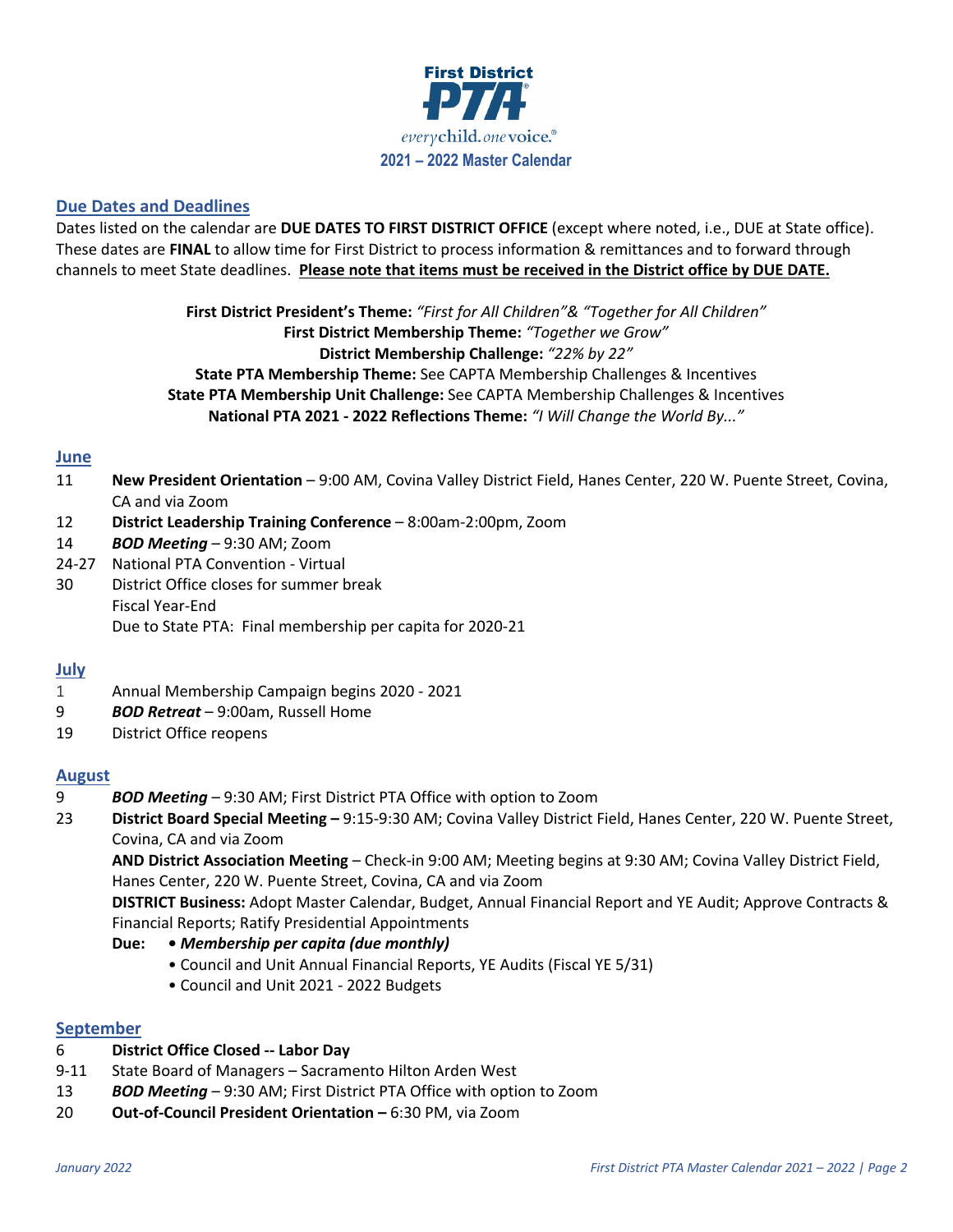

# **2021 – 2022 Master Calendar**

27 **District Association Meeting & President's Round Table** – 6:00 PM Presidents' Round Table; 7:00 PM District Association Meeting begins; via Zoom

**DISTRICT Business:**

- **Due:**  *Membership per capita (due monthly)*
	- Council and Unit Annual Financial Reports, YE Audits (FYE 6/30)
	- Council and Unit 2021 2022 Budgets
	- Council/OOC Presidents' Quarterly Reports

### **October**

- 1 **Due to DISTRICT**: *Membership per capita 30 members to qualify for "Ready, Set, Remit"*
- 11 *BOD Meeting* 9:30 AM; First District PTA Office with option to Zoom
- 15 Due to State PTA:
	- Grant Apps Cultural Arts, Outreach/Translation, Healthy Lifestyles, Parent Education
	- Continuing Education Scholarship Apps School Nurses, Credentialed Teachers, Counselors, and PTA Volunteers
- 23-31 Red Ribbon Week
- 25 **District Board Meeting** Check-in 9:00 AM; District Board Meeting begins 9:30 AM; via Zoom
	- **Due**: *Membership per capita (due monthly)*
		- Council & Unit copies of IRS 990N/990EZ/990 (FYE 5/31)
		- Council & Unit copies of state FTB Form 199N/199 (FYE 5/31)
		- Council & Unit copies of RRF-1 form & CT-TR-1 form, if applicable (FYE 5/31)
		- Liability Insurance Premiums \$258 for Units, \$178 for Councils
- 30 Due to State PTA: "*Ready, Set, Remit"* membership challenge Thirty (30) memberships due to State PTA
- 31 **2020 - 2021 PTA Membership Cards EXPIRE**

### **November**

- 1 **2021 - 2022 Membership Cards – PTA Board members at all levels** must have a current card or not allowed to hold board office/position, debate, make motions, vote
- 1 Due to State PTA DRAFT Resolutions, 2022 2023 National PTA Reflections Theme Search Entries
- 1\* *BOD Meeting* 9:30 AM; First District PTA Office with option to Zoom
- 2 **Election Day – VOTE**
- 4-6 State Board of Managers, Ontario Double Tree Hotel
- 15 **Due to DISTRICT:** *Membership dues – 1st required remittance* minimum 15 members **to be in good standing**

15\* **District Board Meeting & Presidents' Round Table** – 6:00 PM President's Round Table; 7:00 PM District Board Meeting begins; via Zoom

**Distribute:** District Commemorative Scholarship Forms

- **Due**:  *Membership per capita (due monthly)*
	- Council & Unit copies of IRS 990N/990EZ/990 (FYE 6/30)
	- Council & Unit copies of state FTB form 199N/199 (FYE 6/30)
	- Council & Unit copies of RRF-1 form & CT-TR1 form, if applicable (FYE 6/30)
- 24-26 **District Office closed – Thanksgiving Break**

# **December**

1 **Due to DISTRICT - REFLECTIONS Entries and Forms**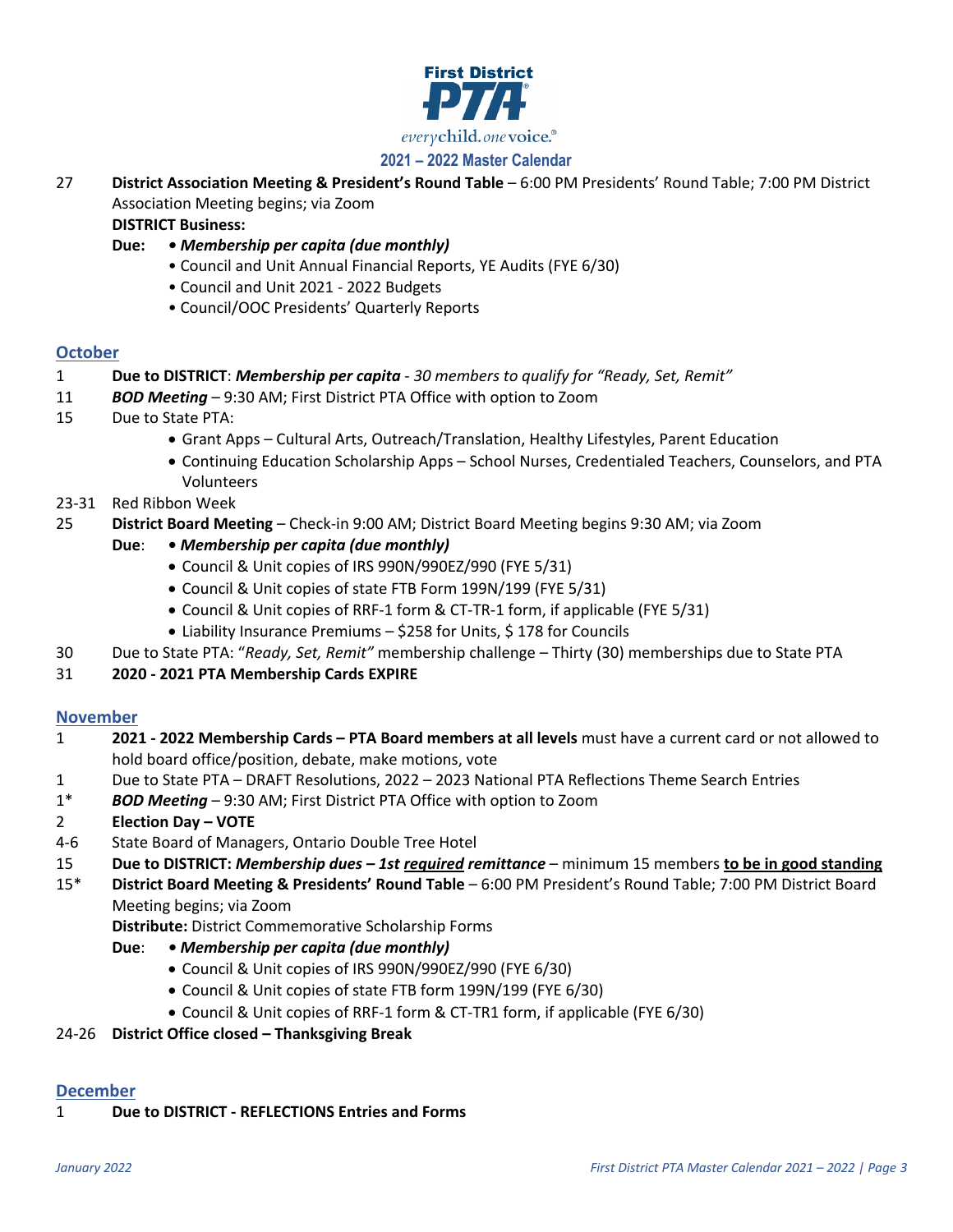

# **2021 – 2022 Master Calendar**

- 6\* **Holiday Social Gathering**  Monday, December 6, 2021, 9:00-11:00 AM, Glendora Public Library Plaza, 140 Glendora Ave, Glendora, Ca 91741
	- **Due**:  *Membership per capita (due monthly)*
		- Council/OOC Presidents' Quarterly Report
		- Workers' Compensation Annual Payroll Report & Estimated Surcharge 5% (1/5/2022 1/4/2023)
- 13 *BOD Meeting* **–** Sheen Home, La Crescenta, Ca; 9:30 AM
- 17 District Office closes for Winter Break

### **January 2021**

- 3 District Office Opens Kick off Mid-Year Membership Campaign
- 5 Due to State PTA: FINAL Resolutions (Requires council/district approval, cover letters & signatures)
- 10 *BOD Meeting* Via Zoom, 9:30 AM
- 17 **District Office Closed**  Martin Luther King Jr. Day
- 24-25 **State PTA Legislation Conference** Sacramento Sheraton Grand (1/24) & The Kimpton Sawyer Hotel (1/25)
- 31 **District Board Meeting & President's Round Table** 6:00 PM Presidents' Round Table; 7:00 PM District Board Meeting begins; via Zoom
	- **Due**:  *Membership per capita (due monthly)*
		- Council/Unit Mid-Year Audits (FYE 5/31)
- 31 Due to State PTA: Workers' Compensation Annual Payroll Reports and premiums, if any

## **February**

1 Due to State PTA: CAPTA Graduating High School Senior Scholarship applications

**Due to DISTRICT:** *Teacher's Matter Applications submitted and membership per capita paid*

- 10-12 State Board of Managers, Sacramento Hilton Arden West
- 14 *BOD Meeting* First District PTA Office with option to Zoom, 9:30 AM
- 17 National PTA Founders Day honoring the three PTA founders as well as past and present PTA leaders
- 21 **District Office Closed - President's Day**
- 23 **Monthly Subject Matter Call** Via Zoom; 7:00 PM; Community Concerns focus
- 28 **District Association Annual Meeting & Founders Day/Superintendents & Administrators Conference**
	- Association Meeting Check-in 9:00 AM; Association Meeting begins 9:30 AM (PTA leaders)
	- Program Check-in 10:30 AM; Program begins 11:00 AM (Superintendents, Administrators & Guests)
	- Hybrid Meeting Via Zoom and In-person. In-person location Covina Valley School District Hanes Center, 220 W. Puente St, Covina, Ca

**Business:** Elect district voting delegates to California State PTA Convention; Select National PTA Convention district delegates; Adopt mid-year audit; Approve Contracts & Financial Reports

- **Program:** Celebrate Founders Day/Superintendents & Administrators Conference
- **Due:** *• Membership per capita (due monthly)*
	- Council/OOC Presidents' Quarterly Report
	- Council/Unit Mid-Year Audits (FYE 6/30)
	- Founders Day Freewill Offerings (units & councils remit forwarded funds)

### **March**

### 1 **Due**: *Final Membership per capita remittance to qualify for STATE membership awards*

- 1 Phoebe Apperson Hearst Innovation in Family Engagement Award applications due to National PTA
- TBD State PTA Convention Online Registration begins
- 5 **District Reflections Reception** location TBD